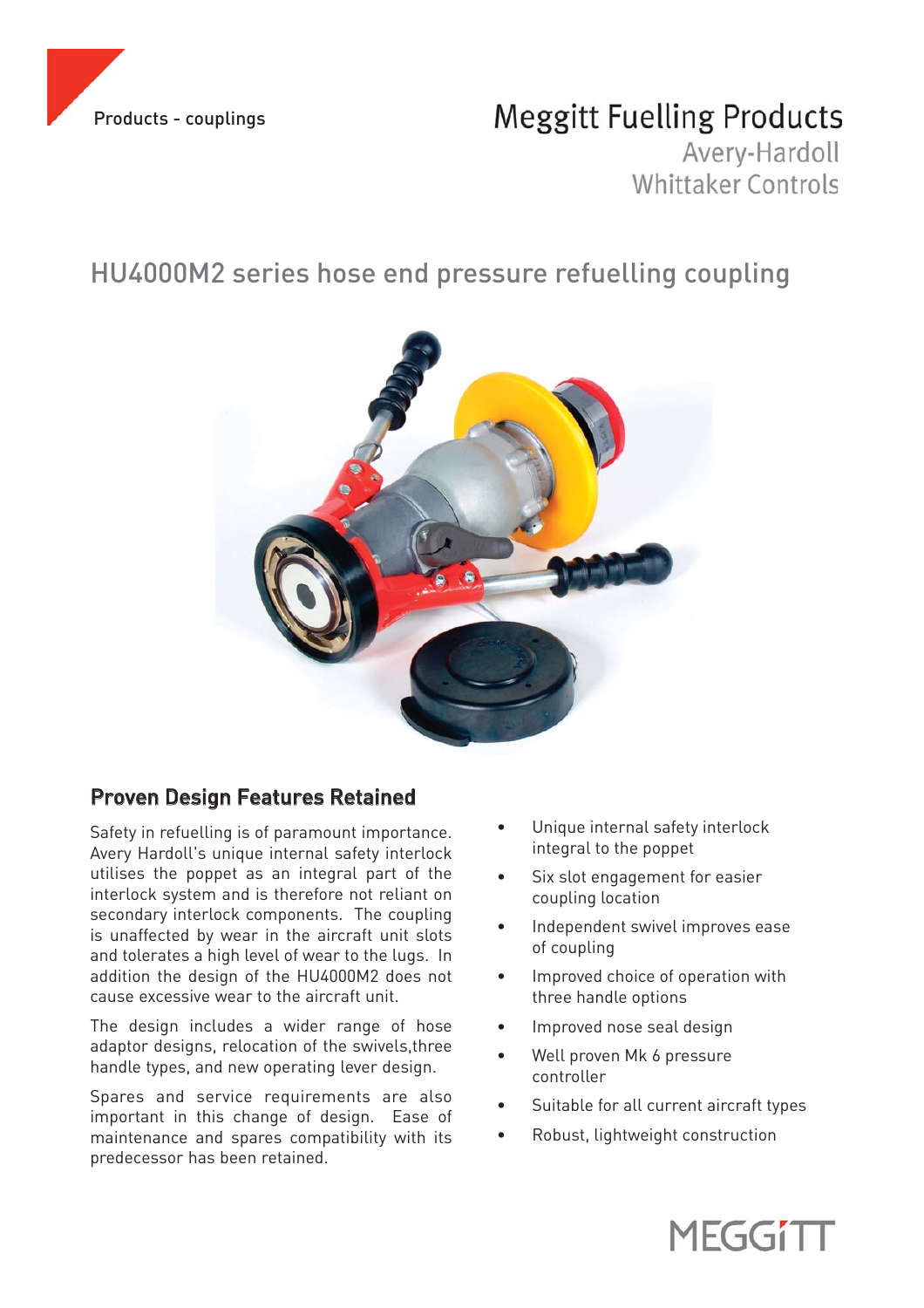|             | NOZZLE STRUCTURE | <b>ANCILLARIES</b>                                                                                                                         | 1. CODES P, X AND Y ARE NOT APPLICABLE WHEN SURGE CONTROLLER/ADAPTOR CODE ENDS IN 0.<br>3. CODE P IS NOT APPLICABLE IF SURGE CONTROLLER/ADAPTOR CODE STARTS WITH A 0, I E CODE<br>2. CODE P IS NOT REQUIRED IF RING HANDLES (CODE R) IS FITTED.<br>03 IS SELECTED (NO SURGE CONTROLLER FITTED).<br>IE CODE 30 IS SELECTED.                                                                                                                        |
|-------------|------------------|--------------------------------------------------------------------------------------------------------------------------------------------|---------------------------------------------------------------------------------------------------------------------------------------------------------------------------------------------------------------------------------------------------------------------------------------------------------------------------------------------------------------------------------------------------------------------------------------------------|
| $\geq$<br>I | $\sim$<br>⋖<br>5 | $\begin{array}{c c c c} \mathsf{P} & \mathsf{M} & \mathsf{P} \\ \hline \mathsf{S} & \mathsf{S} & \mathsf{S} \end{array}$<br>$\overline{a}$ | 5. SURGE CONTROLLER/ADAPTOR CODES ENDING IN 5, 6 OR 7 (I.E CODE 35) ARE NOT STANDARD,<br>4. CODE X OR Y IS NOT APPLICABLE IF SURGE CONTOLLER/ADAPTOR CODE ENDS WITH A 0 OR 3.<br>LE CODE 40 OR 53 IS SELECTED (NO ADAPTOR FITTED OR A - H 90° ELBOW ADAPTOR FITTED).<br>6. SURGE CONTROLLER/ADAPTOR CODES ENDING IN 5, 6 OR 7 (I.E.CODE 35) SHOULD BE<br>CONSIDERED AS SPECIAL SURGE CONTROLLERS/ADAPTORS.<br>HAVE NOT BEEN DRAVIN OR CONFIGURED. |

**IUMZ4566** 

LEVER OPERATED HOSE UNIT

BASIC NUMBER

|                 |                                                          |                 |             | SURGE CONTROLLER/ADAPTOR                                                             |                       |  |
|-----------------|----------------------------------------------------------|-----------------|-------------|--------------------------------------------------------------------------------------|-----------------------|--|
| CODE            | <b>DESCRIPTION</b>                                       | PART No.        | <b>CODE</b> | DESCRIPTION                                                                          | PART No.              |  |
| g               | VO SURGE CONTROLLER/NO ADAPTOR                           | <b>JIWWII</b>   | ę,          | 30psi MAX, SURGE CONTROLLER/A-H 90° ELBOW ADAPTOR                                    | <b>HUMZ4554</b>       |  |
| ă               | NO SURGE CONTROLLERIA-H STANDARD ADAPTOR                 | HUMZ4400        | ę           | 45psi MAX. SURGE CONTROLLER/A-H 90" ELBOW ADAPTOR                                    | HUMZ4555              |  |
| g               | VO SURGE CONTROLLER/A-H 45° ELBOW ADAPTOR                | <b>HUMZ4402</b> | ្ល          | 50psi MAX. SURGE CONTROLLER/A-H 90° ELBOW ADAPTOR                                    | HUMZ4556              |  |
| g               | NO SURGE CONTROLLER/A-H 90° ELBOW ADAPTOR                | HUMZ4403        | 63          | 55psi MAX, SURGE CONTROLLER/A-H 90° ELBOW ADAPTOR                                    | HUMZ4557              |  |
| g               | NO SURGE CONTROLLER/FLIGHT REFUELLING ADAPTOR            | HUMZ4401        | Ź,          | 30psi MAX. SURGE CONTROLLER/FL-R STANDARD ADAPTOR                                    | HUMZ4530              |  |
| S               | NO SURGE CONTROLLER/THIEM PROFILE ADAPTOR (N/D)          | (HUMZ4404)      | 44          | 45psi MAX, SURGE CONTROLLER/FL-R STANDARD ADAPTOR                                    | HUMZ4531              |  |
| g               | NO SURGE CONTROLLER/CARTER PROFILE ADAPTOR (ND)          | (HUMZ4405)      | Ź,          | SOpsi MAX. SURGE CONTROLLER/FL-R STANDARD ADAPTOR                                    | HUMZ4532              |  |
| Ğ               | VO SURGE CONTROLLER/45° CARTER PROFILE ADAPTOR (N/D)     | (HUMZ4406)      | Ź           | 55psi MAX. SURGE CONTROLLER/FL-R STANDARD ADAPTOR                                    | HUMZ4533              |  |
| 8               | 30psi MAX. SURGE CONTROLLER/NO ADAPTOR                   | <b>HUMZ4500</b> | g           | 30psi MAX. SURGE CONTROLLER/THIEM PROFILE ADAPTOR (N/D)                              | (HUMZ4500 & HUMZ4404) |  |
| 9               | 45psi MAX. SURGE CONTROLLER/NO ADAPTOR                   | <b>HUMZ4501</b> | 45          | 45psi MAX, SURGE CONTROLLER/THIEM PROFILE ADAPTOR (N/D)                              | (HUMZ4501 & HUMZ4404) |  |
| $\overline{50}$ | 50psi MAX. SURGE CONTROLLER/NO ADAPTOR                   | <b>HUMZ4502</b> | s.          | SOpsi MAX, SURGE CONTROLLERITHIEM PROFILE ADAPTOR (N/D)                              | (HUMZ4502 & HUMZ4404) |  |
| 8               | 55psi MAX. SURGE CONTROLLER/NO ADAPTOR                   | <b>HUMZ4503</b> | 8           | 55psi MAX. SURGE CONTROLLER/THIEM PROFILE ADAPTOR (N/D)                              | (HUMZ4503 & HUMZ4404) |  |
| $\overline{21}$ | 55psi MAX. DOUBLE SURGE CONTROLLER/A-HI STANDARD ADAPTOR | HUMZ4546        | g           | 30psi MAX. SURGE CONTROLLER/CARTER PROFILE ADAPTOR (N/D)                             | (HUMZ4500 & HUMZ4405) |  |
| 51              | 30psi MAX. SURGE CONTROLLER/A-H STANDARD ADAPTOR         | <b>HUMZ4504</b> | ģ           | 45psi MAX. SURGE CONTROLLER/CARTER PROFILE ADAPTOR (ND)                              | (HUMZ4501 & HUMZ4405) |  |
| 41              | 45psi MAX. SURGE CONTROLLERIA-H STANDARD ADAPTOR         | <b>HUMZ4505</b> | g.          | 50psi MAX. SURGE CONTROLLER/CARTER PROFILE ADAPTOR (N/D)                             | (HUMZ4502 & HUMZ4405) |  |
| 5               | 50psi MAX. SURGE CONTROLLER/A-H STANDARD ADAPTOR         | <b>HUMZ4506</b> | g           | 55psi MAX, SURGE CONTROLLER/CARTER PROFILE ADAPTOR (ND)                              | (HUMZ4503 & HUMZ4405) |  |
| 5               | 55psi MAX. SURGE CONTROLLER/A-H STANDARD ADAPTOR         | HUMZ4507        | b,          | 30psi MAX, SURGE CONTROLLER/45° CARTER PROFILE ADAPTOR (N/D)                         | (HUMZ4500 & HUMZ4406) |  |
| 32              | 30psi MAX. SURGE CONTROLLER/A-H 45° ELBOW ADAPTOR        | HUMZ4550        | 47          | 45psi MAX. SURGE CONTROLLER/45° CARTER PROFILE ADAPTOR (N/D)   (HUMZ4501 & HUMZ4408) |                       |  |
| 42              | 45psi MAX. SURGE CONTROLLER/A-H 45° ELBOW ADAPTOR        | <b>HUMZ4551</b> | b.          | 50psi MAX. SURGE CONTROLLER/45° CARTER PROFILE ADAPTOR (N/D)                         | (HUMZ4502 & HUMZ4406) |  |
| $\frac{2}{3}$   | 50psi MAX. SURGE CONTROLLERA-H 45° ELBOW ADAPTOR         | HUMZ4552        | 67          | 55psi MAX. SURGE CONTROLLER45° CARTER PROFILE ADAPTOR (N/D)   (HUMZ4503 & HUMZ4406)  |                       |  |
| 3               | 55psi MAX. SURGE CONTROLLER/A-H 45° ELBOW ADAPTOR        | HUMZ4553        |             |                                                                                      |                       |  |
|                 |                                                          |                 |             |                                                                                      |                       |  |

|             | HOSE CONNECTORS                                                                                        |                 |                   |                          |           |                 |                 |  |
|-------------|--------------------------------------------------------------------------------------------------------|-----------------|-------------------|--------------------------|-----------|-----------------|-----------------|--|
|             |                                                                                                        |                 |                   | THREAD OPTIONS AND CODES |           |                 |                 |  |
|             |                                                                                                        |                 |                   |                          |           |                 |                 |  |
| <b>CODE</b> | DESCRIPTION                                                                                            | $2^{\circ}$ BSP | $2.5^{\circ}$ BSP | $3^{\circ}$ BSP          | $2^n$ NPT | 2.5" NPT        | Jak<br>19       |  |
|             | A   LIGHT WEIGHT QUICK DISCONNECT                                                                      |                 | <b>HUMZ4561</b>   | HUMZ4562                 |           | HUMZ4563        | HUMZ4564        |  |
|             | QUICK DISCONNECT ISOLATING VALVE LOCKING SCREW TYPE                                                    | <b>HUMZ3671</b> | <b>HUMZ3670</b>   |                          | HUMZ3673  | <b>HUMZ3672</b> |                 |  |
| $\circ$     | QUICK DISCONNECT - STANDARD                                                                            |                 | <b>HUMZ4412</b>   | <b>HUMZ4413</b>          |           | <b>HUMZ4414</b> | <b>HUMZ4415</b> |  |
| Ø           | SWIVEL                                                                                                 |                 | HUMZ4416          | HUMZ4417                 |           | HUMZ4418        | HUMZ4419        |  |
|             | V   QUICK DISCONNECT ISOLATING VALVE PUSH BUTTON TYPE                                                  | HUMZ3667        | HUMZ3666          |                          | HUMZ3669  | HUMZ3658        |                 |  |
|             | NOTE :- INCLUDE THESE COLUMNS ONLY WHEN SURGE CONTROLLER/ADAPTOR CODES ENDS IN 1, 2 OR 3 (I.E.CODE 31) |                 |                   |                          |           |                 |                 |  |
|             |                                                                                                        |                 |                   |                          |           |                 |                 |  |

|                                   |                                                                               | ANCILLARIES     |                                                                                                   |                |
|-----------------------------------|-------------------------------------------------------------------------------|-----------------|---------------------------------------------------------------------------------------------------|----------------|
|                                   | ADD LETTERS ONLY IF ANCILLARY OPTIONS ARE REQUIRED (PLACE IN ORDER AS LISTED) |                 |                                                                                                   |                |
| <b>CODE</b>                       | <b>DESCRIPTION</b>                                                            | PART NO.        | <b>REMARKS</b>                                                                                    |                |
| œ                                 | BONDING CABLE                                                                 | HUMZ1366        |                                                                                                   |                |
| ۵                                 | DUST CAP - STANDARD                                                           | <b>1UMZ4362</b> | ALL BUILDS (EXTERNAL & INTERNAL<br>SELECTIVE AND NON-SELECTIVE.)                                  |                |
| Ö                                 | GAMMON JET TEST ADAPTOR AND<br>VENT PORT ADAPTOR                              | HUMZ4542        | HOSE UNIT & VENT PORT IN THE SURGE CONTR<br>FITTED AS ALTERNATIVE TO A PLUG IN THE                |                |
| Ξg                                | VACUUM RELIEF VALVE 10"Hg                                                     | HUMZ3635-1      |                                                                                                   |                |
| 6Ř                                | VACUUM RELIEF VALVE 15"Hg                                                     | HUMZ3635-2      |                                                                                                   |                |
| $\overline{\mathbf{x}}$           | VACUUM RELIEF VALVE 22"Hg                                                     | HUMZ3635-3      |                                                                                                   |                |
| ΞĚ                                | c<br>SELECTIVITY, POSITIONS 1, 2 &                                            | HUMZ4331        | FACTORY SET TO POSITION 1                                                                         |                |
| z                                 | SELECTIVITY, POSITIONS 4 & 5                                                  | HUMZ4332        | FACTORY SET TO POSITION 4                                                                         |                |
| $\alpha$                          | PROTECTION RING                                                               | HUPZ3580        | CANNOT BE USED ON BUILDS WITH NO SURCE<br>NOT REQUIRED IF RING HANDLES ARE FITTED.<br>CONTROLLER. |                |
| œβ                                | RING HANDLE                                                                   | <b>HUAZ4357</b> |                                                                                                   |                |
|                                   | STIRRUP HANDLE                                                                | HUAZ4358        | FITTED IN PLACE OF STANDARD STICK HANDLES                                                         |                |
| $\frac{\alpha}{\alpha}$<br>$\geq$ | NO HANDLES FITTED                                                             |                 |                                                                                                   |                |
| Ō                                 | STICK HANDLE (FIT AS STANDARD)                                                | HUMZ4353        | FITTED AS STANDARD                                                                                |                |
| ×                                 | 60 MESH STRAINER                                                              | <b>HUSZ4422</b> | SHORT) NO SURGE/CONTR.                                                                            | NO STRAINER    |
|                                   | (INSTEAD OF 100 MESH STRAINER)                                                | HUSZ4423        | (LONG) WITH SURGE/CONTR                                                                           | <b>HIM</b>     |
| $\succ$                           | 100 MESH STRAINER                                                             | HUSZ4421        | REF.<br>SHORT) NO SURGE/CONTR.                                                                    | TYPE 0 OR 3    |
|                                   | FITTED AS STANDARD)                                                           | HUSZ3312        | <b>ONLY</b><br>(LONG) WITH SURGE/CONTR.                                                           | <b>ADAPTOR</b> |
| N                                 | EXTREME COLD WEATHER SEALS                                                    | PHHL4010        | FLUORO-SILICON SEALS REPLACING STANDARD<br>FLUOROCARBON SEALS (FITTED AS KIT-SET)                 |                |

### HUMY4000M2 series hose unit - coding chart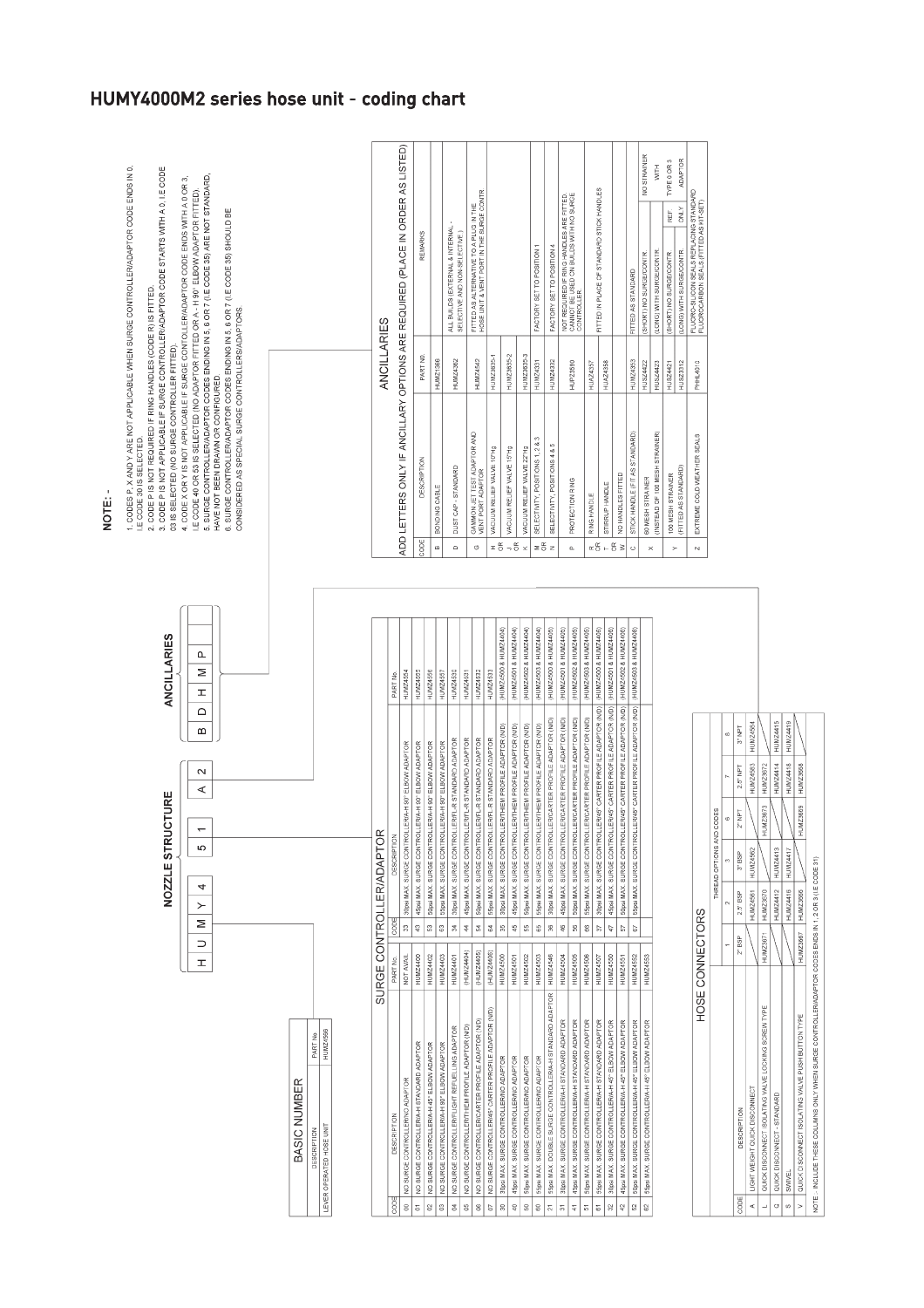